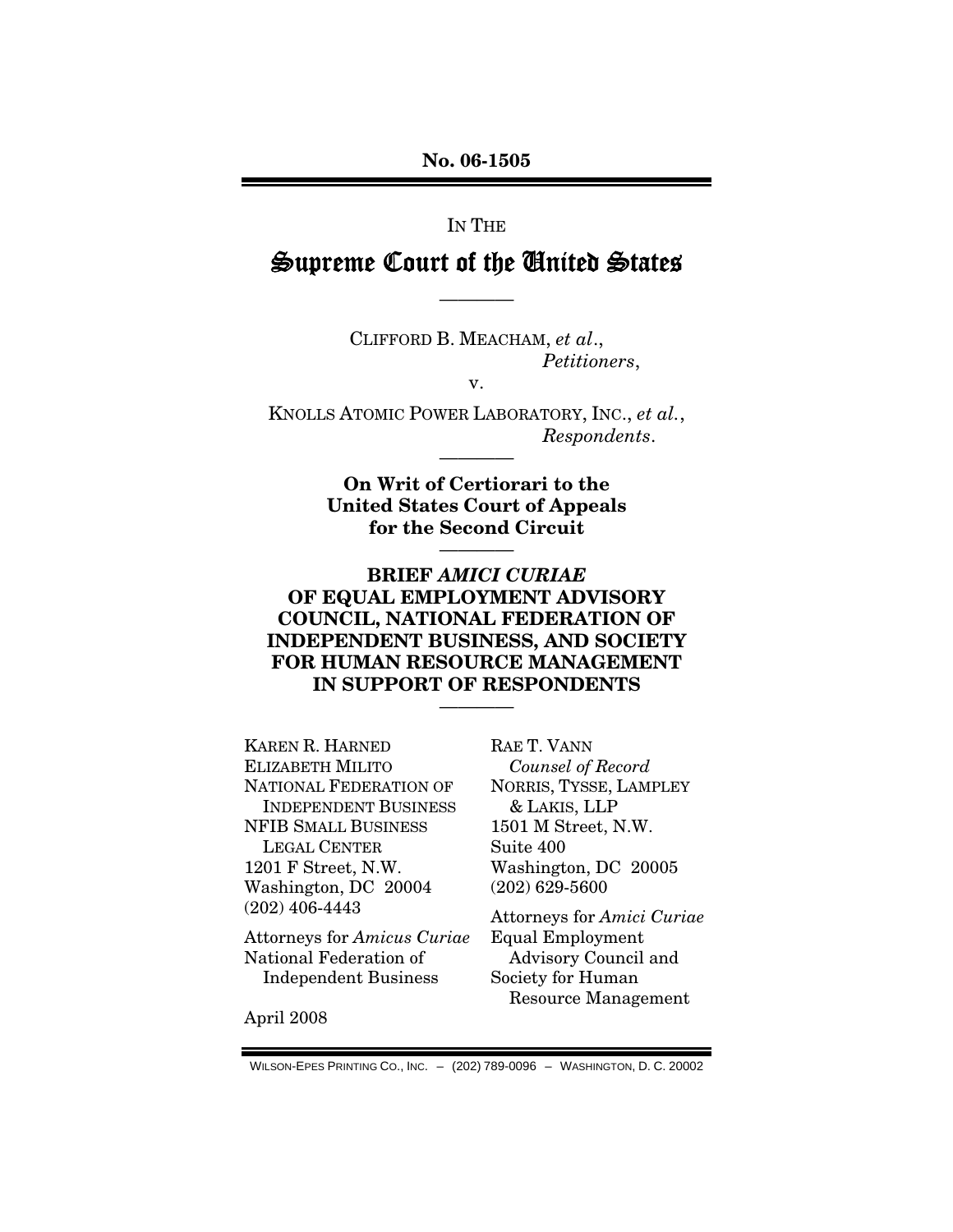# TABLE OF CONTENTS

|  | Page |
|--|------|
|--|------|

| TABLE OF AUTHORITIES                                                                                                                                                                                                                                                                                                                                                                                                                                                                                                 | $\ddot{\textbf{i}}$ |
|----------------------------------------------------------------------------------------------------------------------------------------------------------------------------------------------------------------------------------------------------------------------------------------------------------------------------------------------------------------------------------------------------------------------------------------------------------------------------------------------------------------------|---------------------|
| INTEREST OF THE AMICI CURIAE                                                                                                                                                                                                                                                                                                                                                                                                                                                                                         | $\overline{2}$      |
| STATEMENT OF THE CASE                                                                                                                                                                                                                                                                                                                                                                                                                                                                                                | $\overline{4}$      |
| SUMMARY OF ARGUMENT                                                                                                                                                                                                                                                                                                                                                                                                                                                                                                  | 6                   |
|                                                                                                                                                                                                                                                                                                                                                                                                                                                                                                                      | 7                   |
| REQUIRING EMPLOYERS WHO<br>Ι.<br>ALREADY HAVE DEMONSTRATED A<br>LEGITIMATE BUSINESS JUSTIFI-<br>CATION TO ALSO PROVE THE<br>REASONABLENESS OF THEIR<br>WORKFORCE REDUCTION<br><b>AND</b><br>CORPORATE RESTRUCTURING<br>DECISIONS WILL SIGNIFICANTLY<br>AFFECT THEIR ABILITY TO<br>COMPETE IN TODAY'S FAST-PACED<br>BUSINESS ENVIRONMENT<br>II.<br>RELIEVING PLAINTIFFS OF THE<br>BURDEN OF PROVING THAT A<br>CHALLENGED EMPLOYMENT<br>PRACTICE IS UNREASONABLE WILL<br>ENCOURAGE ADEA DISPARATE<br>IMPACT LITIGATION | 7<br>12             |
|                                                                                                                                                                                                                                                                                                                                                                                                                                                                                                                      | 15                  |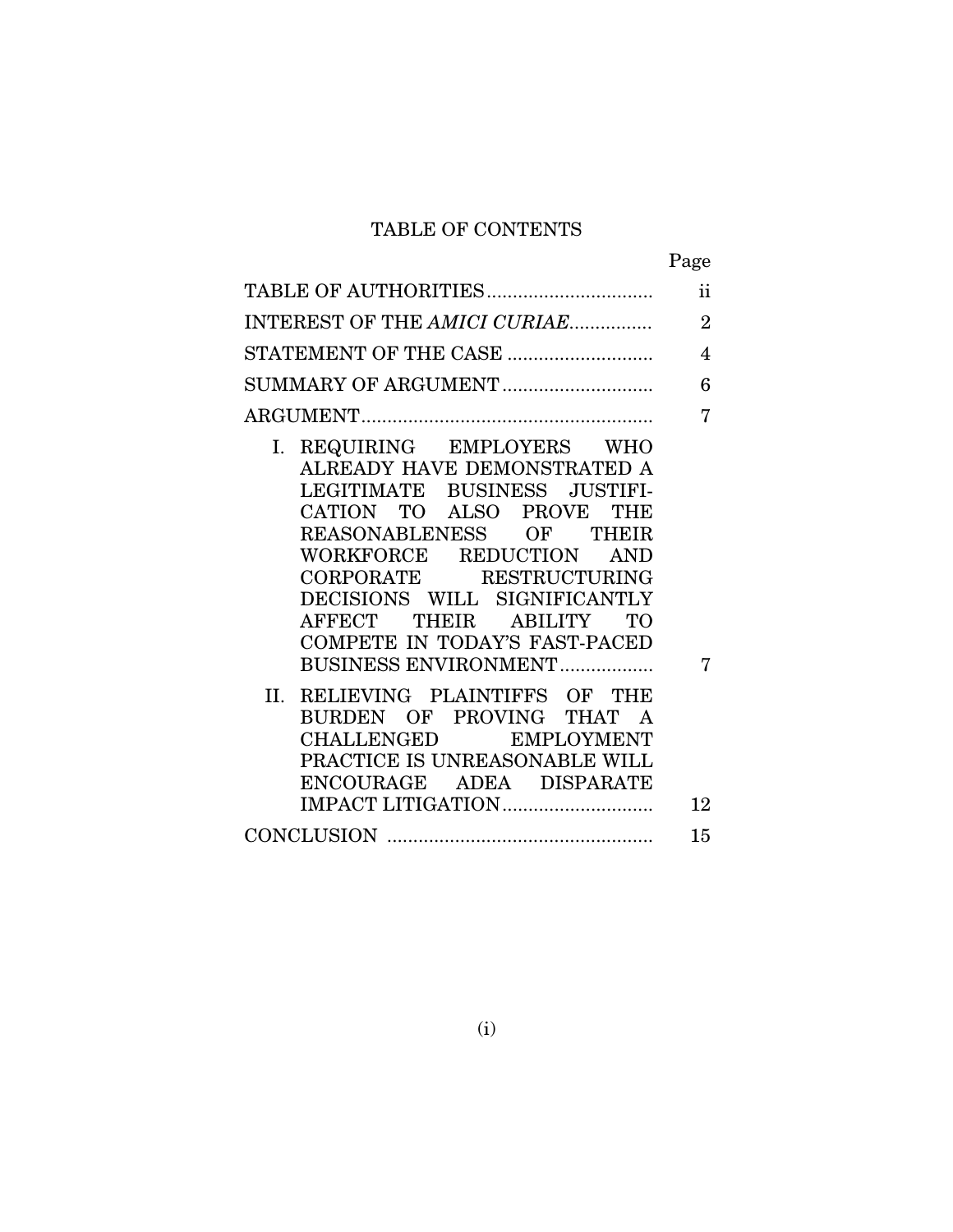# TABLE OF AUTHORITIES

# FEDERAL CASES Page

| Adams v. Florida Power Corp., 535 U.S.      |      |
|---------------------------------------------|------|
|                                             | 3, 4 |
| Bell Atlantic Corp. v. Twombly, __ U.S. __, |      |
|                                             | 13   |
| General Dynamics Land Systems, Inc. v.      |      |
| Cline, 540 U.S. 581 (2004)                  | 3    |
| Hazen Paper Co. v. Biggins, 507 U.S. 604    |      |
|                                             | 4, 9 |
| In re Rhone-Poulenc Rorer, 51 F.3d 1293     |      |
|                                             | 14   |
| Public Employees Retirement System v.       |      |
|                                             | 4    |
| Ruehl v. Viacom, Inc., 500 F.3d 375 (3d     |      |
|                                             | 12   |
| Rutstein v. Avis Rent-A-Car Systems, Inc.,  |      |
| 211 F.3d 1228 (11th Cir. 2000)              | 14   |
| Shell Oil Co. v. Dartt, 434 U.S. 98 (1977)  | 4    |
| Smith v. City of Jackson, Miss., 544 U.S.   |      |
|                                             |      |
| Sprint/United Management Corp. v.           |      |
| Mendelsohn, _ U.S. _, 128 S. Ct. 1140       |      |
|                                             | 3    |
| Wards Cove Packing Co. v. Atonio, 490       |      |
|                                             | 4, 9 |
| Western Air Lines, Inc. v. Criswell, 472    |      |
|                                             | 4    |

### FEDERAL STATUTES

| Age Discrimination in Employment Act of |  |
|-----------------------------------------|--|
| 1967,                                   |  |
|                                         |  |
|                                         |  |
|                                         |  |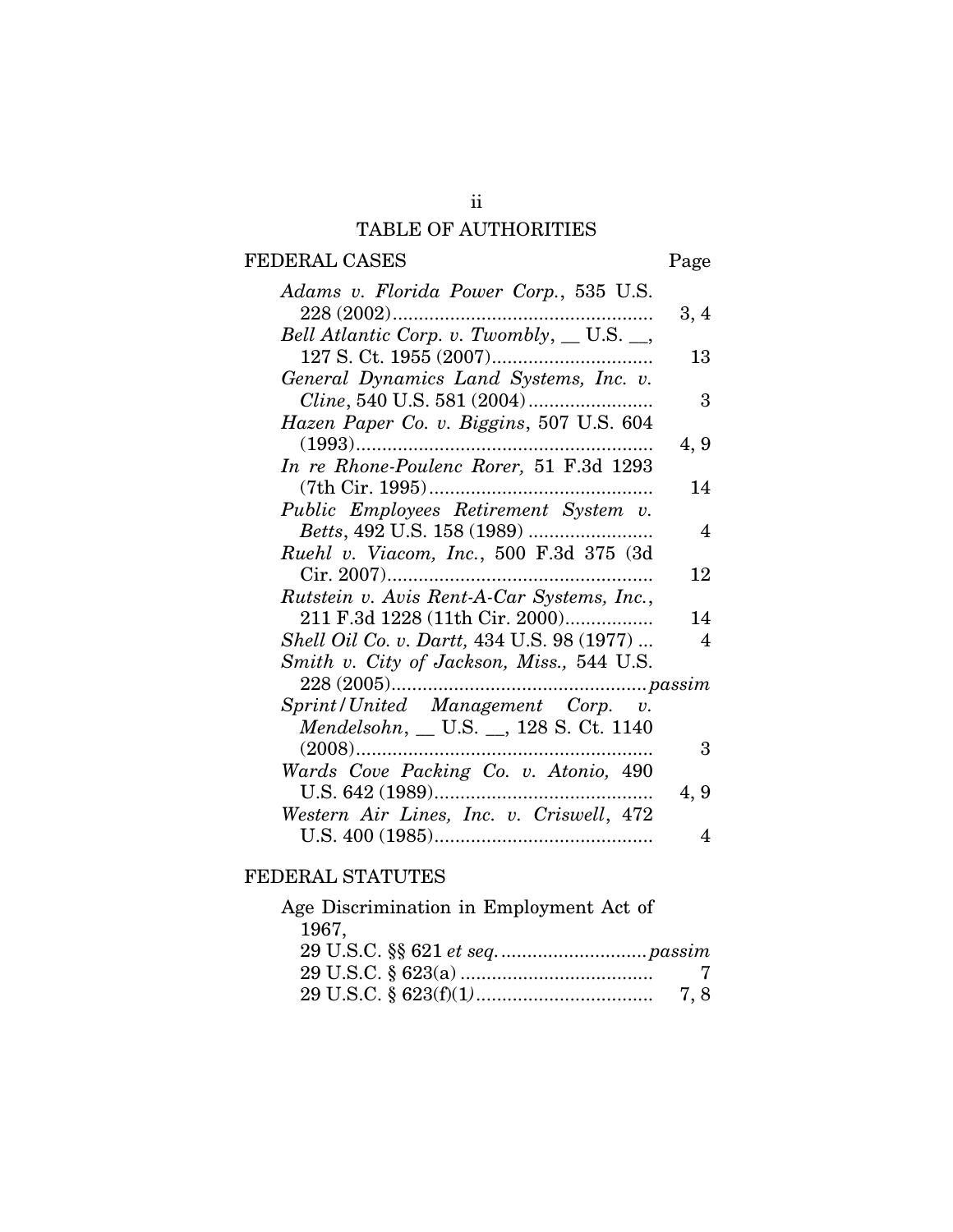# iii TABLE OF AUTHORITIES––Continued

| ۰, |
|----|
|----|

| Fair Labor Standards Act,                                                                                                                    | 12<br>12 |
|----------------------------------------------------------------------------------------------------------------------------------------------|----------|
| Title VII of the Civil Rights Act of 1964,                                                                                                   | 5, 8     |
| FEDERAL RULES                                                                                                                                |          |
|                                                                                                                                              | 12       |
| OTHER AUTHORITIES                                                                                                                            |          |
| Administration on Aging, U.S. Depart-<br>ment of Health & Human Services,<br>Statistics, A Profile of Older Americans:                       |          |
| 2007 (Feb. 11, 2008)<br>Administration on Aging, U.S. Depart-<br>ment of Health & Human Services,<br>Table, Older Population by Age: 1900 to | 13       |
| Murray Gendell, Older Workers: Increas-<br>ing Their Labor Force Participation and<br><i>Hours of Work</i> , 131 Monthly Lab. Rev.           | 13       |
|                                                                                                                                              | 14       |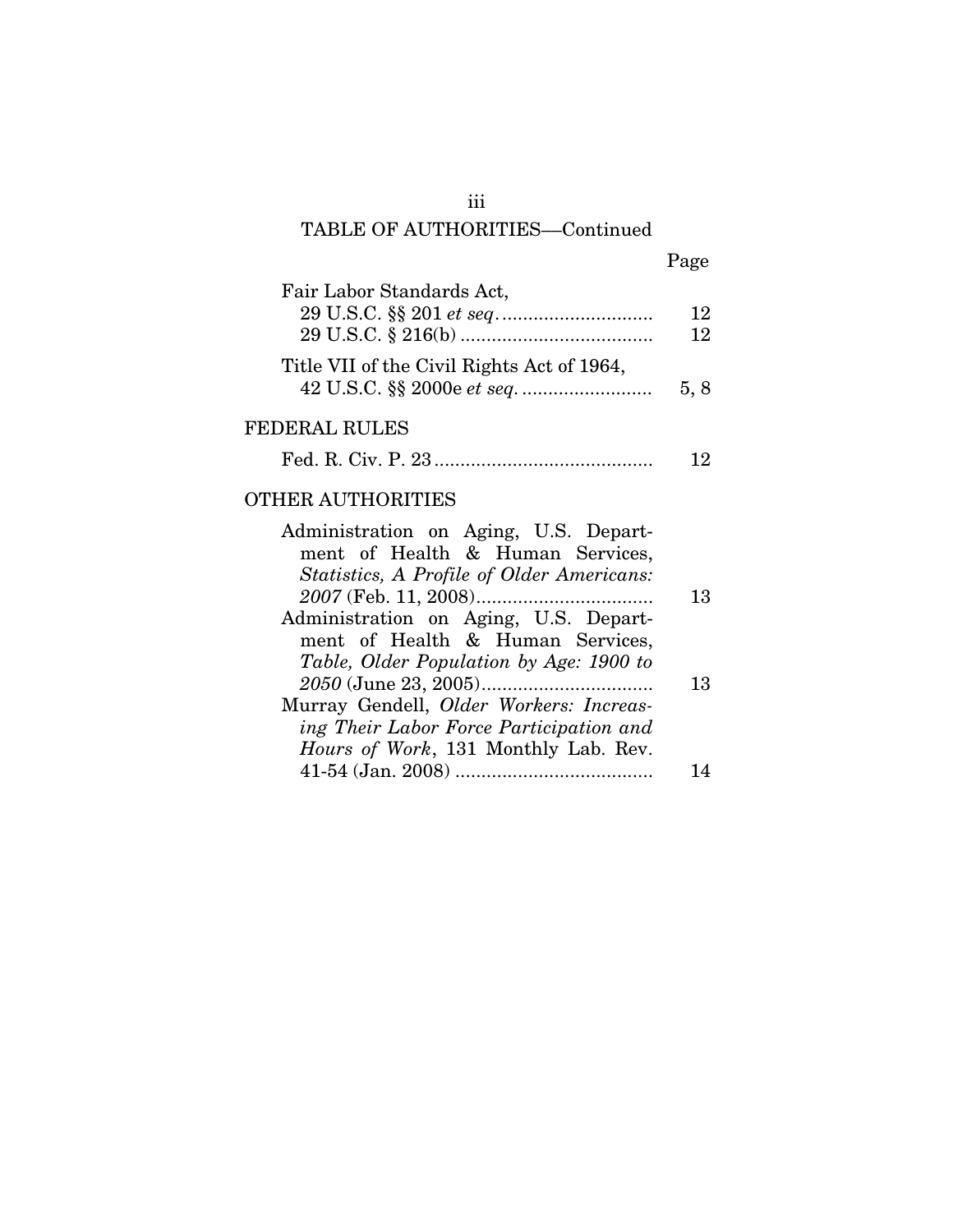### IN THE

# Supreme Court of the United States

### ———— No. 06-1505 ————

CLIFFORD B. MEACHAM, *et al*., *Petitioners*,

v.

KNOLLS ATOMIC POWER LABORATORY, INC., *et al.*, *Respondents*.

————

**On Writ of Certiorari to the United States Court of Appeals for the Second Circuit** 

————

### **BRIEF** *AMICI CURIAE* **OF EQUAL EMPLOYMENT ADVISORY COUNCIL, NATIONAL FEDERATION OF INDEPENDENT BUSINESS, AND SOCIETY FOR HUMAN RESOURCE MANAGEMENT IN SUPPORT OF RESPONDENTS**

The Equal Employment Advisory Council, the National Federation of Independent Business, and the Society for Human Resource Management respectfully submit this brief as *amici curiae*. The brief supports the position of Respondents before this Court in favor of affirmance. $1$ 

————

 $\overline{\phantom{0}}$ 

<span id="page-4-0"></span><sup>&</sup>lt;sup>1</sup> The parties have consented to the filing of this brief. No counsel for a party authored this brief in whole or in part, and no counsel or party made a monetary contribution intended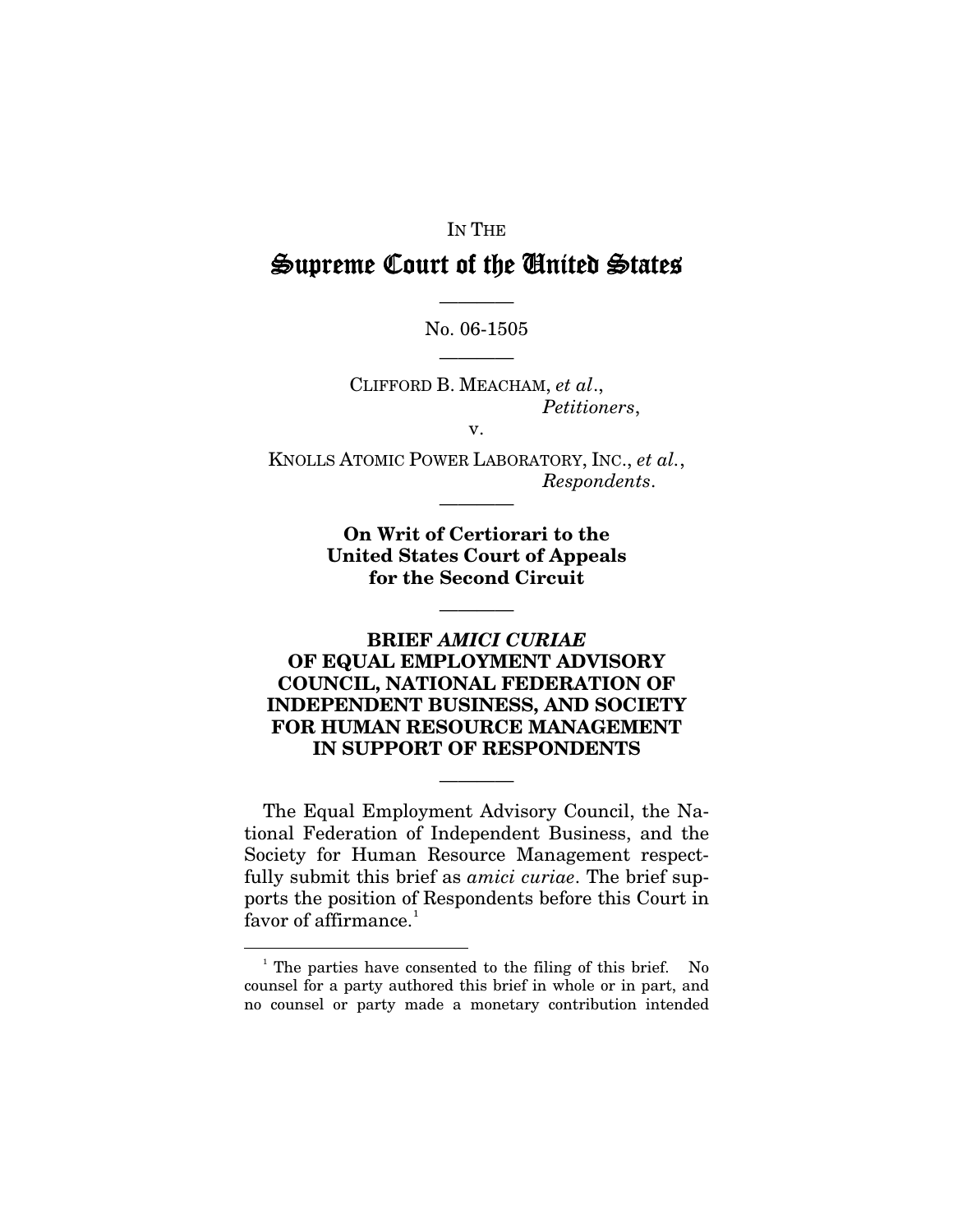#### **INTEREST OF THE** *AMICI CURIAE*

The Equal Employment Advisory Council (EEAC) is a nationwide association of employers organized in 1976 to promote sound approaches to the elimination of discriminatory employment practices. Its membership includes over 300 major U.S. corporations. EEAC's directors and officers include many of the nation's leading experts in the field of equal employment opportunity. Their combined experience gives EEAC an unmatched depth of knowledge of the practical, as well as legal, considerations relevant to the proper interpretation and application of equal employment policies and practices. EEAC's members are firmly committed to the principles of nondiscrimination and equal employment opportunity.

The National Federation of Independent Business (NFIB) is the nation's leading small-business advocacy association, with offices in Washington, DC and all 50 state capitals. Founded in 1943 as a nonprofit, nonpartisan organization, NFIB's mission is to promote and protect the right of its members to own, operate and grow their businesses. To fulfill this role as the voice for small business, the NFIB frequently files *amicus* briefs in cases that will impact small businesses nationwide.

The Society for Human Resource Management (SHRM) is the world's largest association devoted to human resource management. Representing more than 225,000 individual members, SHRM's mission is to serve the needs of HR professionals by providing the most essential and comprehensive resources avail-

 $\overline{\phantom{0}}$ 

to fund the preparation or submission of this brief. No person other than *amici curiae*, their members, or their counsel made a monetary contribution to its preparation or submission.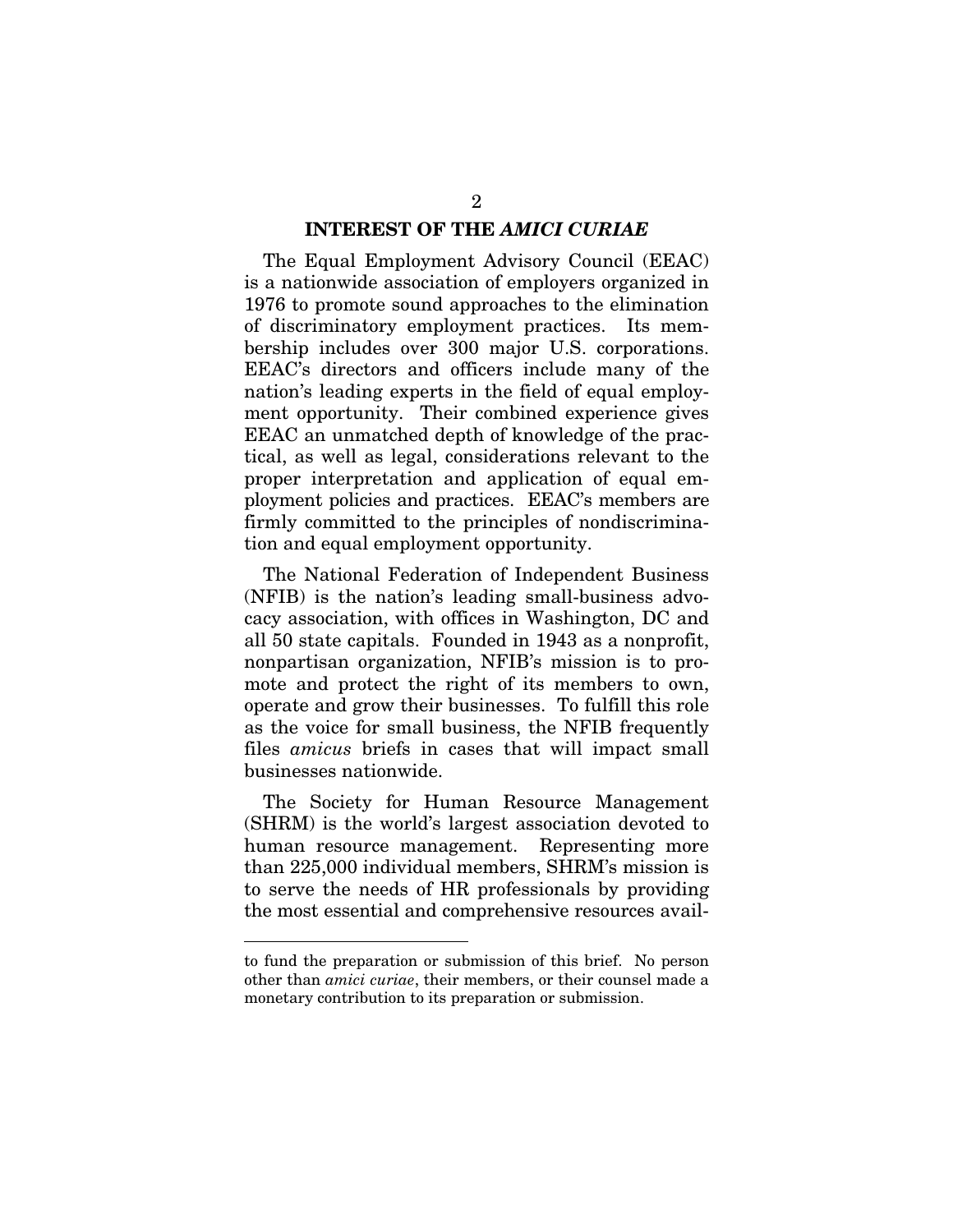able. As an influential voice, SHRM's mission is also to advance the human resource profession to ensure that HR is recognized as an essential partner in developing and executing organizational strategy. Founded in 1948, SHRM currently has more than 550 affiliated chapters and members in over 100 countries.

*Amici's* members are employers or representatives of employers that are subject to the Age Discrimination in Employment Act (ADEA), 29 U.S.C. §§ 621 *et seq.*, and other federal employment-related laws and regulations. As potential defendants to claims under these laws, *amici's* members have a direct and ongoing interest in the question before the Court regarding which party bears the burden of proof as to whether an employment decision that has adverse impact against older workers is justified by "reasonable factors other than age." Relying on this Court's decision in *Smith v. City of Jackson, Miss.*, 544 U.S. 228 (2005)*,* the Second Circuit ruled correctly that in a disparate impact action brought under the ADEA, the defendant employer need only produce a legitimate business justification for the employment practice that has caused the disparity. Once it has done so, the plaintiff bears the burden of proving the justification is unreasonable. Pet. App. 11a-19a.

Because of their interest in matters of this nature, EEAC, NFIB and/or SHRM have filed *amicus curiae*  briefs in a number of cases before this Court involving the application and scope of the ADEA, including *Sprint/United Management Corp. v. Mendelsohn*, \_\_ U.S. \_\_, 128 S. Ct. 1140 (2008); *Smith v. City of Jackson, Miss.,* 544 U.S. 228 (2005); *General Dynamics Land Systems, Inc. v. Cline*, 540 U.S. 581 (2004); *Adams v. Florida Power Corp.*, 535 U.S. 228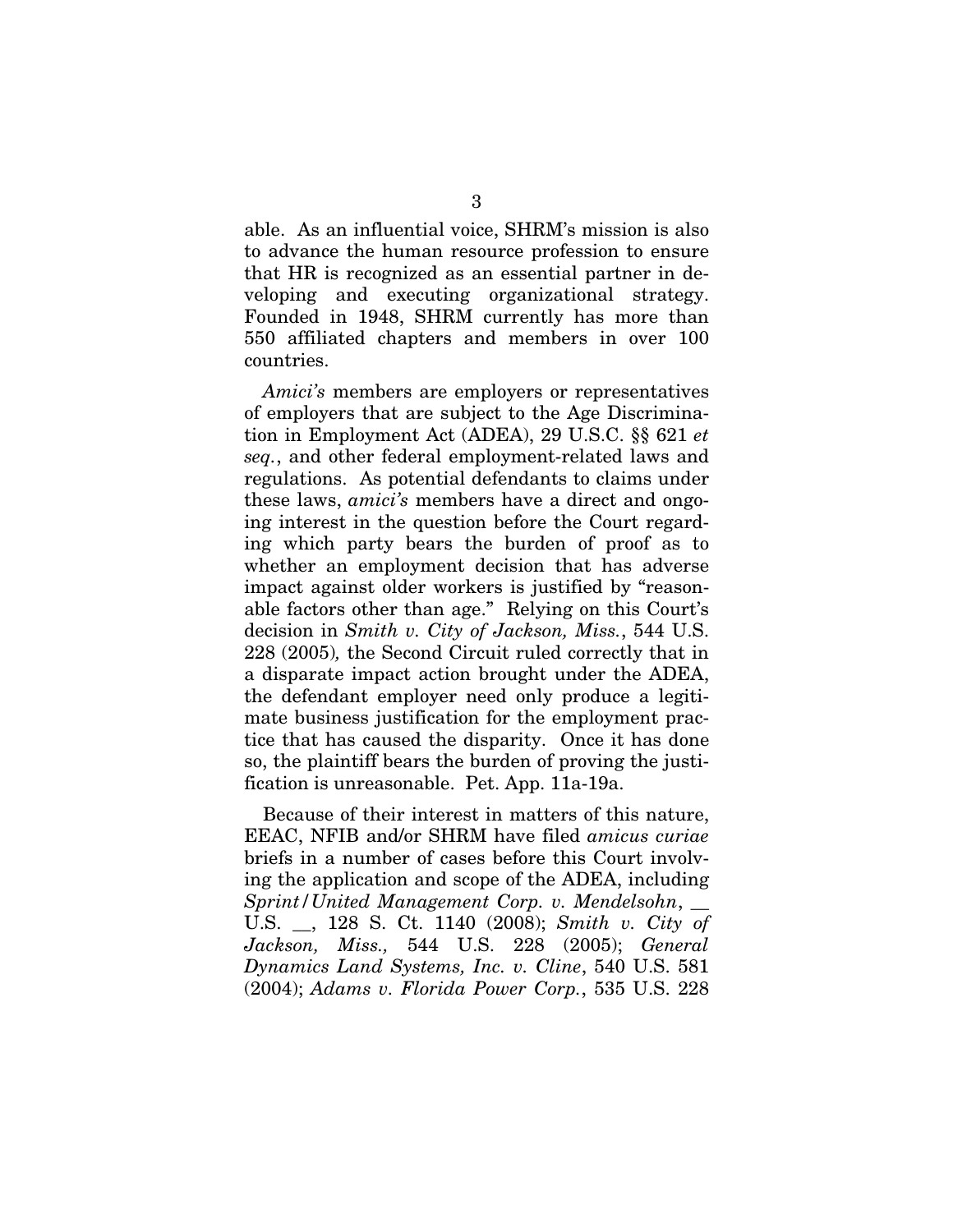(2002); *Hazen Paper Co. v. Biggins*, 507 U.S. 604 (1993); *Wards Cove Packing Co. v. Atonio,* 493 U.S. 802 (1989)*; Public Employees Retirement System v. Betts*, 492 U.S. 158 (1989); *Western Air Lines, Inc. v. Criswell*, 472 U.S. 400 (1985), and *Shell Oil v. Dartt,*  434 U.S. 98 (1977).Given their significant experience, *amici* are well-situated to brief the Court on the practical, business ramifications of the issues beyond the immediate concerns of the parties to the case.

#### **STATEMENT OF THE CASE**

Knolls Atomic Power Laboratory ("KAPL" or the "Laboratory") manages and operates a governmentowned nuclear research and development facility under a contract with the Department of Energy (DOE). Pet. App. 37a. It is funded jointly by the DOE and the U.S. Navy's Nuclear Propulsion Program. *Id.* at 5a.

In 1996, as a result of a reduction by the government of its annual staffing level, KAPL was forced to eliminate 108 positions. *Id.* at 38a. At the same time, however, it was required to hire thirty-five new employees needed to perform additional government work involving highly specialized skills it determined were lacking among existing employees. Brief of Respondent at 3. In all, the Laboratory was forced to eliminate a total of 143 existing positions in order to hire thirty-five new staff members while remaining within the government-prescribed staffing limit. Pet. App. 38a. To that end, KAPL offered employees with at least twenty years of service the opportunity to participate in a voluntary severance incentive program, which ultimately resulted in an overall net reduction of 107 positions. *Id.* at 39a. The remaining job cuts were made pursuant to an involuntary reduction-inforce (RIF). *Id.* at 39a-40a.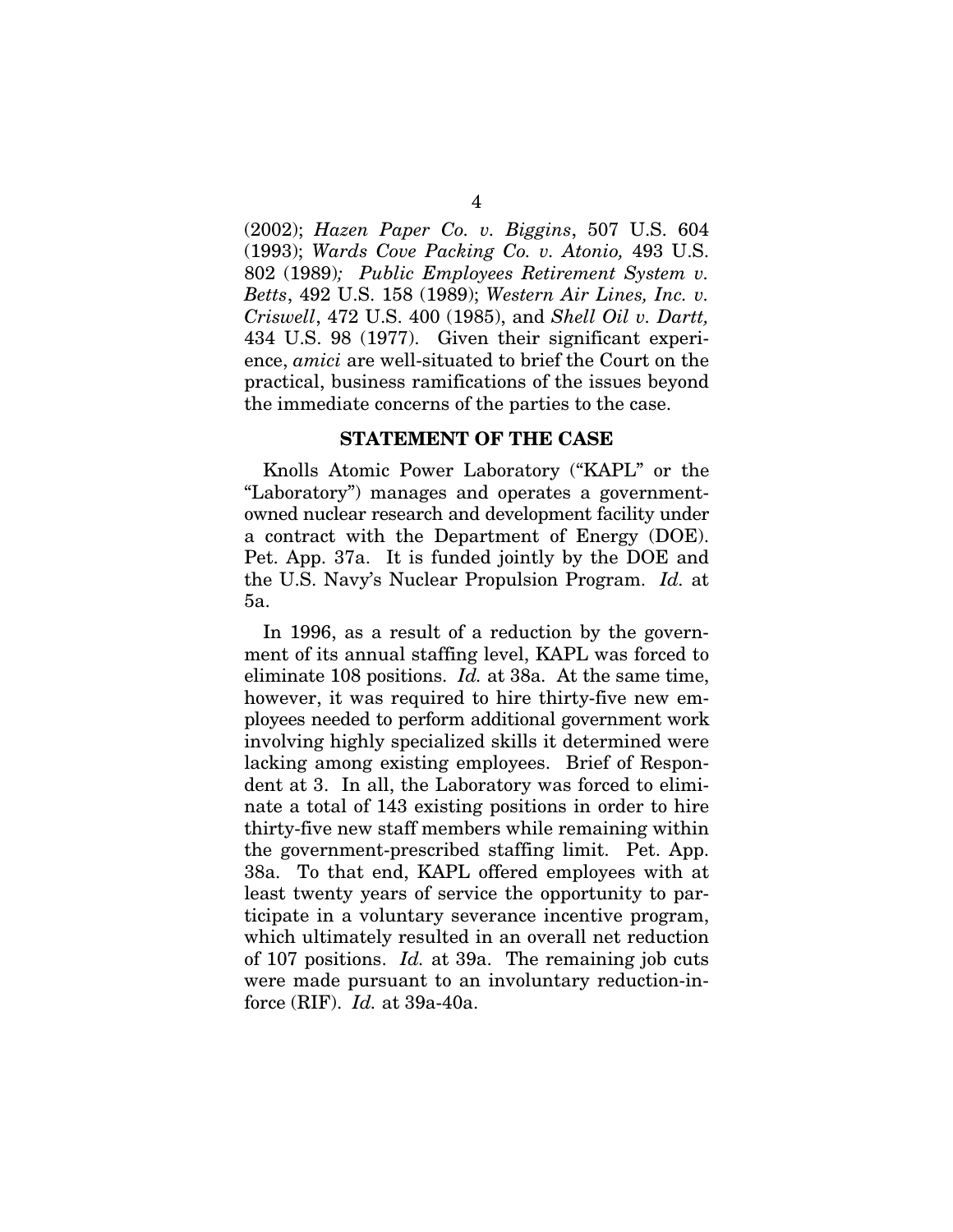The selection criteria utilized in the RIF were reviewed and approved by the Department of Energy, Brief of Respondent at 3, and the process was analyzed by KAPL's General Manager and its general counsel to ensure it was fair and appropriate. Pet. App. 6a. In addition, a Review Board independently assessed each manager's selection decisions "to assure adherence to downsizing principles as well as minimal impact on the business and employees." *Id.* In all, thirty-one out of 245 employees were selected for layoff, thirty of whom were over age forty. Brief of Respondents at 11.

Twenty-eight of the terminated employees filed an action in the United States District Court for the Northern District of New York, accusing KAPL, its general manager John Freeh, and its parent corporation Lockheed Martin of both disparate treatment and disparate impact discrimination in violation of the ADEA. *Id.*; Pet. App. 75a. The case was tried to a jury, which returned a verdict for the defendants on the disparate treatment allegations and for the plaintiffs on the disparate impact claims. Pet. App. 75a-76a.

The defendants appealed to the Second Circuit, which affirmed liability on the disparate impact claims, and subsequently the defendants petitioned for a writ of certiorari. Pet. App. 4a. Shortly thereafter, the Court ruled in *Smith v. City of Jackson* that while disparate impact causes of action are available under the ADEA, Title VII's business necessity test is inapplicable in the age discrimination context. Pet. App. 5a. Based on its decision in *Smith*, the Court granted the defendants' petition, vacated the Second Circuit's ruling, and remanded the case for further proceedings. *Id.*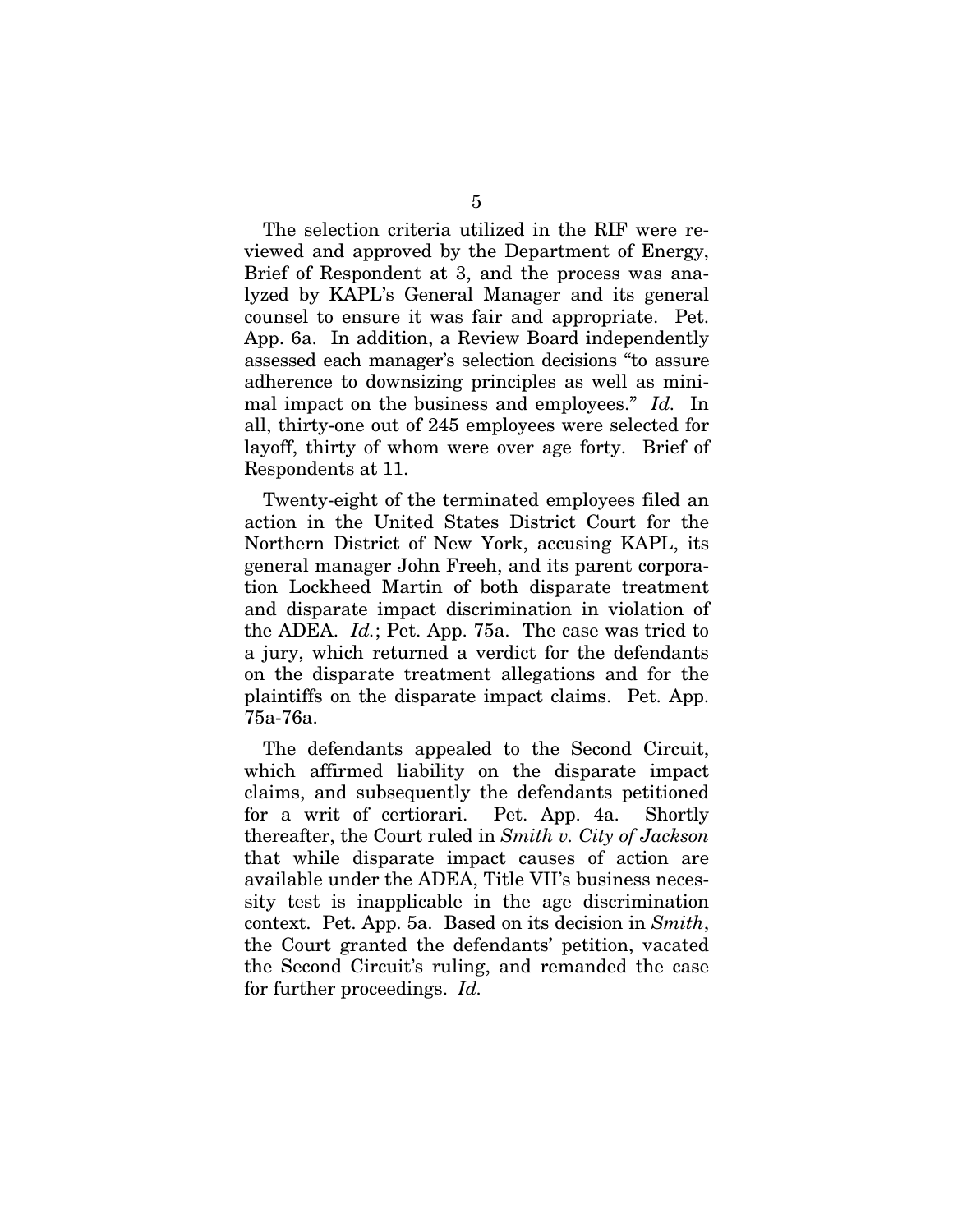On remand, the Second Circuit in a 2-1 decision ruled for the defendants. The panel majority concluded that once the plaintiffs in an ADEA disparate impact claim have identified a specific practice responsible for the disparity, the employer need only produce a legitimate business justification for that practice. Pet. App. 11a-21a. It therefore vacated the judgment of the district court, and remanded the case for an entry of judgment in favor of the defendants. *Id.* at 21a*.* 

The plaintiffs petitioned for a writ of certiorari, which this Court granted on January 18, 2008.

### **SUMMARY OF ARGUMENT**

The panel majority below ruled properly that in order to prevail on a claim of disparate impact discrimination under the Age Discrimination in Employment Act (ADEA), 29 U.S.C. §§ 621 *et seq.*, stemming from the application of a facially neutral employment practice, a plaintiff must prove the challenged practice is unreasonable. As this Court made clear in *Smith v. City of Jackson,* ADEA disparate impact actions are to be narrowly construed.

The question of who bears the burden of demonstrating an employment practice is unreasonable under the ADEA is of great importance to corporate America, which is committed to ensuring the highest standards of quality and, to that end, regularly reexamines the manner in which it conducts business. These companies rarely approach difficult decisions to restructure their businesses or to eliminate personnel without having carefully analyzed the issues and taken steps to minimize any negative consequences to their employees or the larger community. Especially in the case of reductions-in-force necessitated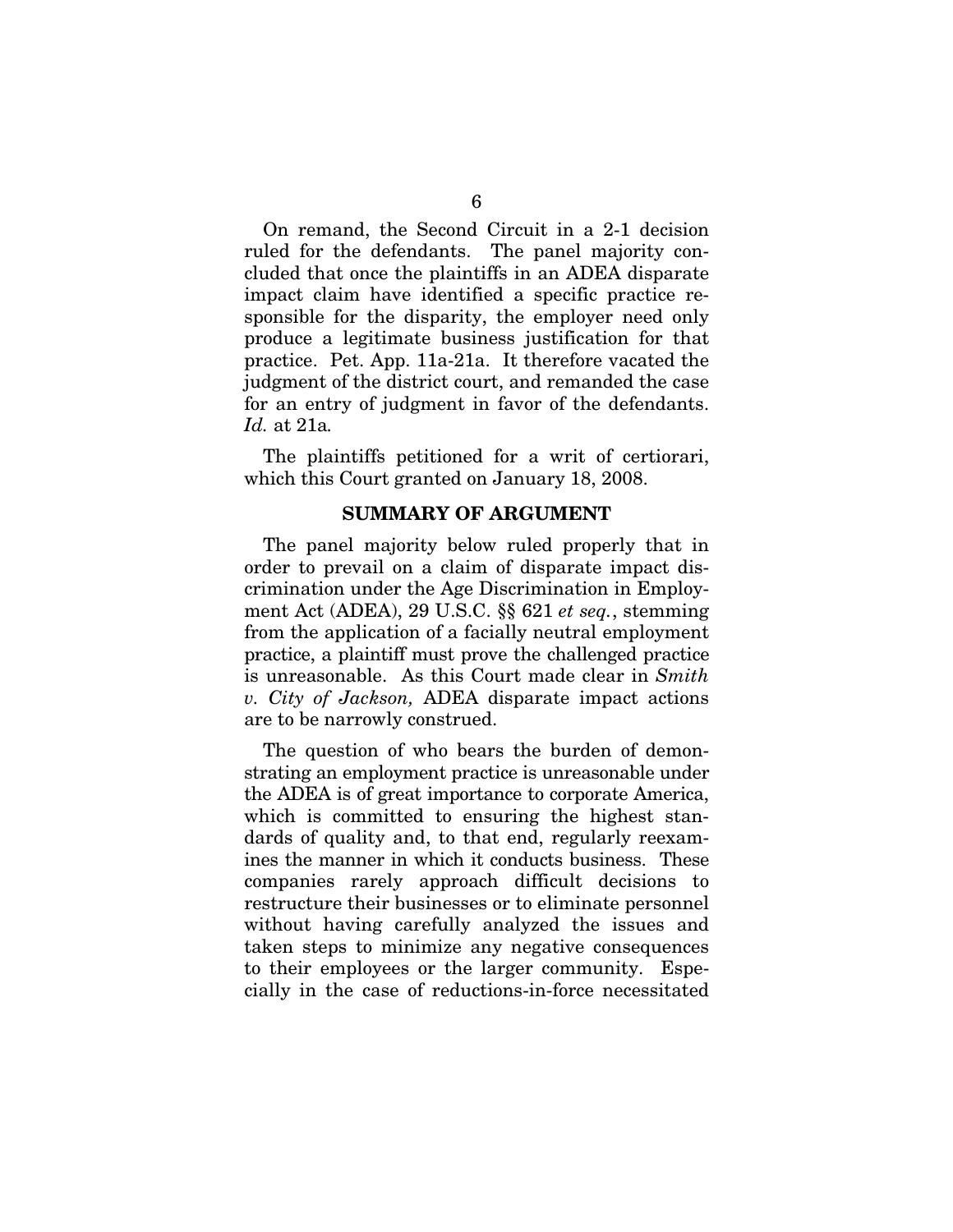by circumstances beyond an individual employer's control, these legitimate business decisions should be presumed valid, unless proven by the plaintiff challenging them to be unreasonable.

The combination of deteriorating economic conditions and an aging workforce could lead to a period of time during which older workers as a group are disproportionately impacted by layoffs, through no improper intent on their employers' part. Requiring employers to defend the reasonableness of their legitimate business decisions will encourage any older worker affected by a reduction-in-force or corporate restructuring to pursue ADEA disparate impact litigation, most likely on a collective basis, the costs and negative publicity of which could have a devastating impact on both large and small employers.

#### **ARGUMENT**

**I. REQUIRING EMPLOYERS WHO AL-READY HAVE DEMONSTRATED A LEGITIMATE BUSINESS JUSTIFICATION TO ALSO PROVE THE REASONABLE-NESS OF THEIR WORKFORCE REDUC-TION AND CORPORATE RESTRUCTUR-ING DECISIONS WILL SIGNIFICANTLY AFFECT THEIR ABILITY TO COMPETE IN TODAY'S FAST-PACED BUSINESS ENVIRONMENT** 

The Age Discrimination in Employment Act (ADEA), 29 U.S.C. §§ 621 *et seq.*, makes it unlawful for an employer "to fail or refuse to hire or to discharge any individual or otherwise discriminate against any individual . . . because of such individual's age." 29 U.S.C.  $\S 623(a)$ . Section  $623(f)(1)$  of the ADEA further provides, however, that "[i]t shall not be unlawful for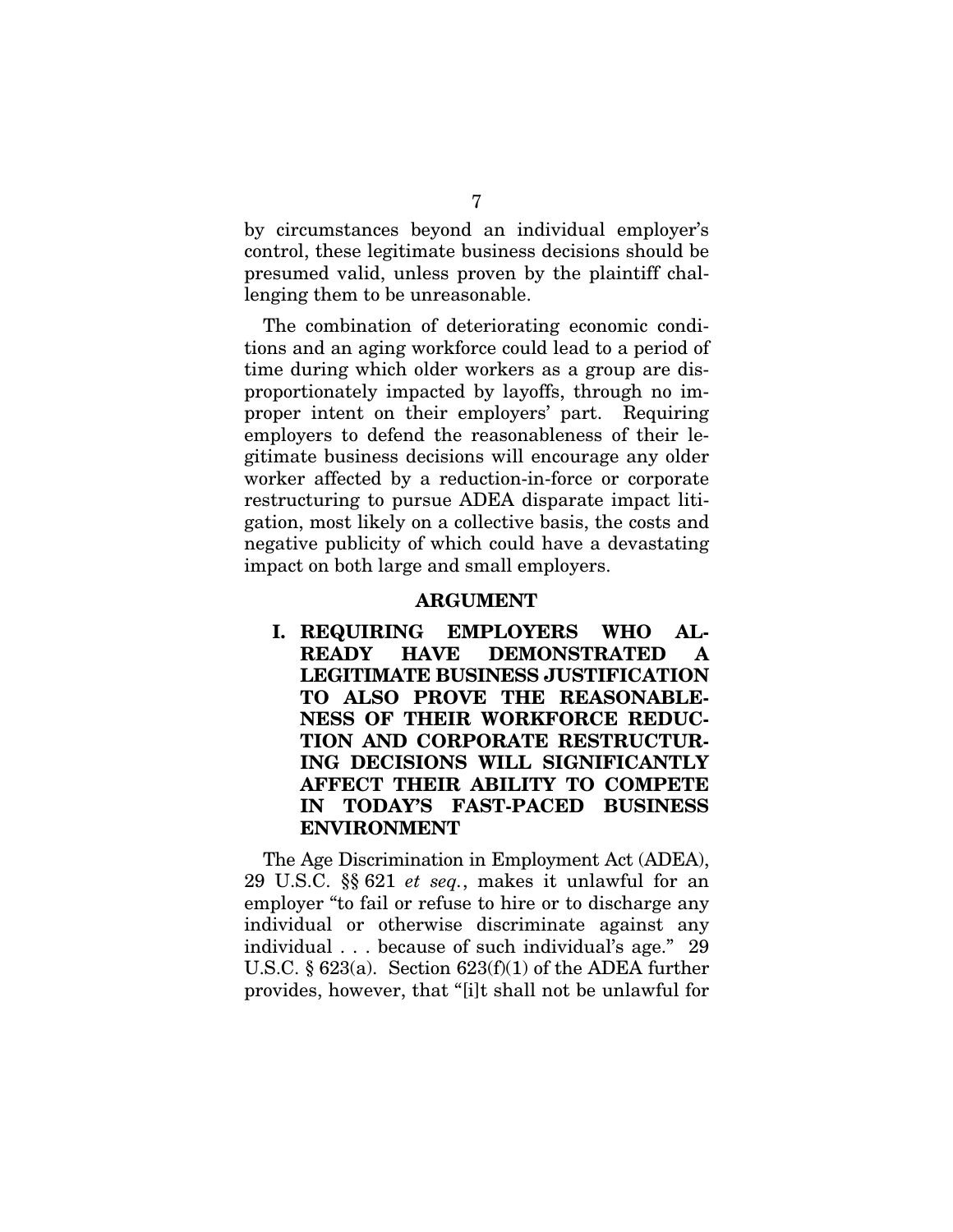an employer . . . to take any action otherwise prohibited . . . where the differentiation is based on reasonable factors other than age . . . . " 29 U.S.C.  $§$  623(f)(1).

In *Smith v. City of Jackson, Miss.*, this Court held that disparate impact causes of action are available under the ADEA, but that employment actions resulting in age disparities will not be unlawful if based on "reasonable factors other than age." 544 U.S. 228, 240-41 (2005). While the Court in *Smith* did not address directly the parties' respective burdens of proof and persuasion in an ADEA disparate impact case, as Respondents' brief points out, given the important textual and practical differences between the ADEA and Title VII of the Civil Rights Act of 1964*,* 42 U.S.C. §§ 2000e *et seq.*, the Second Circuit logically concluded based on *Smith* that plaintiffs in an ADEA disparate impact case bear the burden of proving a challenged employment practice is unreasonable and thus unlawful under the Act. Pet. App. 11a-19a.

The question of who bears the burden of demonstrating an employment practice is reasonable or unreasonable under the ADEA has significant implications for the business community. As U.S. companies continue to face economic challenges and global competition, they are compelled to consistently reexamine their business models and strategies in order to remain competitive. Such reexaminations often result in workforce changes that are fully justified by legitimate business needs.

Companies rarely approach the difficult decisions to restructure their businesses or to eliminate personnel without having carefully analyzed the issues and taken steps to minimize any negative consequences to their employees or their communities. Es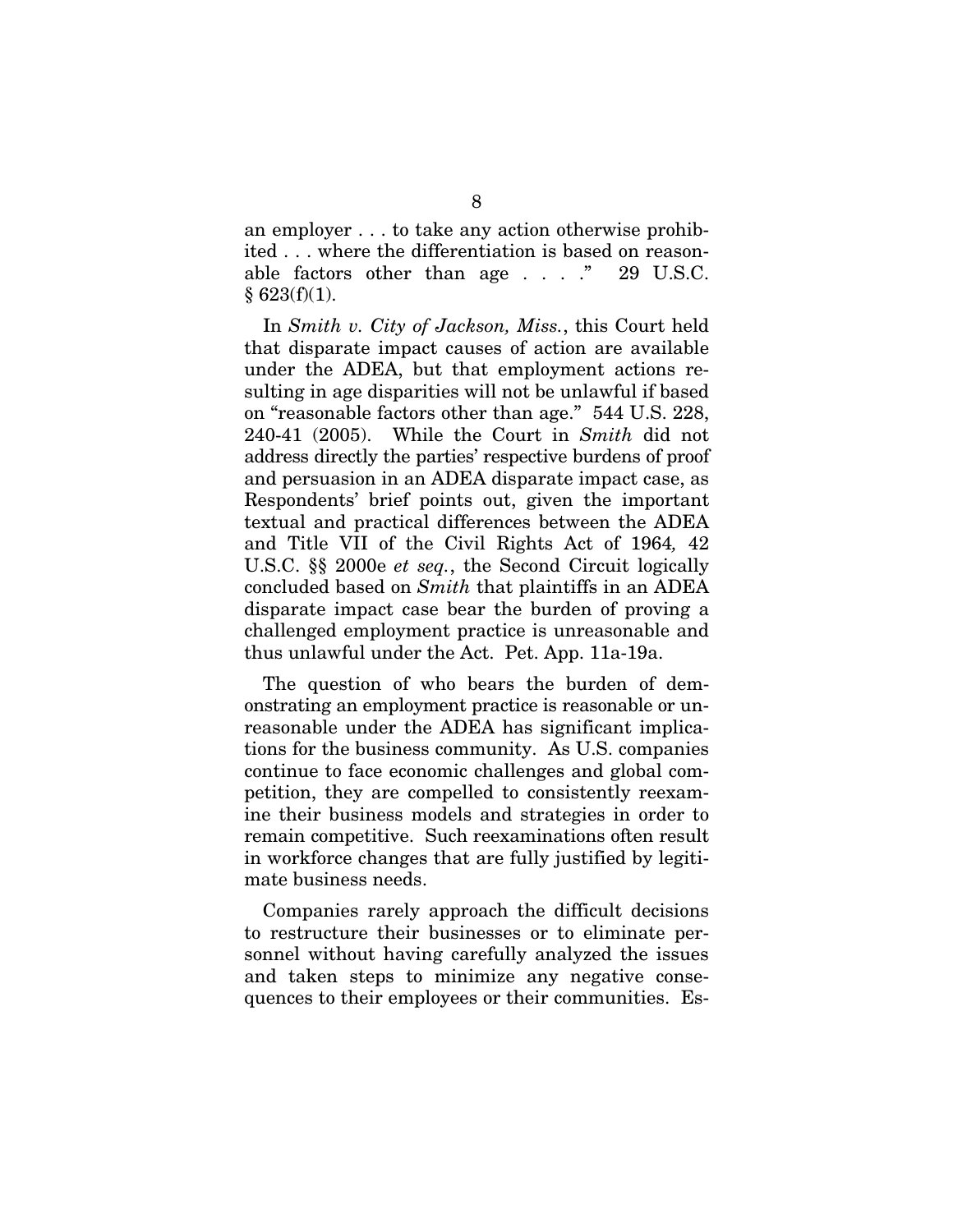pecially in the case of reductions-in-force necessitated by circumstances beyond an individual employer's control, these legitimate business decisions should be presumed valid, unless proven by the plaintiff to be unreasonable.

This is particularly true in the context of decisions having an adverse impact on older workers. As this Court observed both in *Hazen Paper v. Biggins,* 507 U.S. 604 (1993) and more recently in *Smith v. City of Jackson, Miss.*, 544 U.S. 228 (2005), age often is correlated to legitimate criteria routinely used by employers as a means of differentiating among employees. Ordinary aging and career advancement patterns tend to result in older workers as a group holding higher-level, better-paid, and longer-established positions of employment than their younger counterparts. Career longevity also naturally leads to a differentiation between older and younger workers with respect to the level of skills, experience, and ability they bring to the job.

Because of these natural correlations, many business decisions and practices, even though age-neutral in intent, tend to impact older workers differently than younger ones. Some of these decisions and practices work to the older workers' advantage; others tend to benefit younger workers. Examples of the latter could include workforce reductions designed to cut salary and benefit costs; business restructurings designed to make organizations less top-heavy; plantclosings and relocations of operations accompanied by significant personnel turnover; changes in product lines, technologies and methods of operation that require workers with new or different skills; and salary adjustments designed to improve hiring and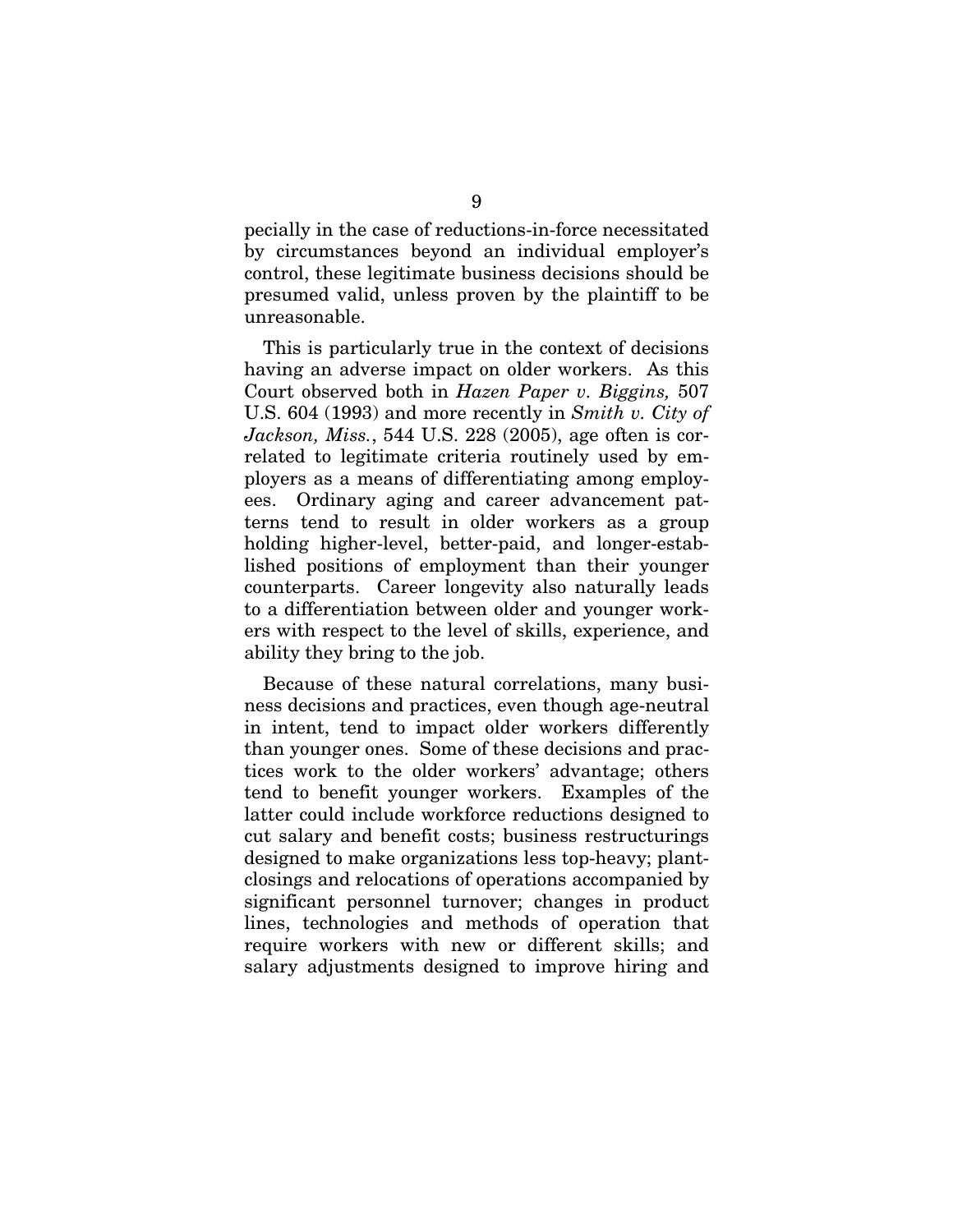retention of employees in entry-level and relatively low-level positions.

When an employment practice is challenged as having an adverse impact on older workers under the ADEA, the employer must produce evidence, under *Ward's Cove Packing Co. v. Atonio*, 490 U.S. 642 (1989), that the practice is based on non-age factors. Once it has done so, logic dictates that the employee challenging the employment practice then must prove the practice is unreasonable. Placing upon the employer the burden of showing "reasonableness" is akin to obligating it, in a disparate treatment case, to show its legitimate, nondiscriminatory justification for an employment action is not a pretext for unlawful discrimination. Of course, the law imposes no such obligation, as doing so would relieve the plaintiff of the ultimate burden of proving discrimination.

Shifting the burden of proving reasonableness to the employer, rather than placing on the employee the burden of proving unreasonableness, thus would lead to incongruous results that are inconsistent with established principles of law. It also would lead to considerable confusion among employers as to what additional evidence they must offer to prove a challenged employment practice is reasonable, despite already having articulated a legitimate justification.

KAPL was required, as a result of the government's action in reducing its staffing level for 1996, to eliminate over 100 positions. In order to service new government programs requiring cutting-edge technologies, however, KAPL determined that its current workforce did not possess the requisite specialized skills and thus would need to be supplemented with additional personnel. Brief of Respondent at 3. Had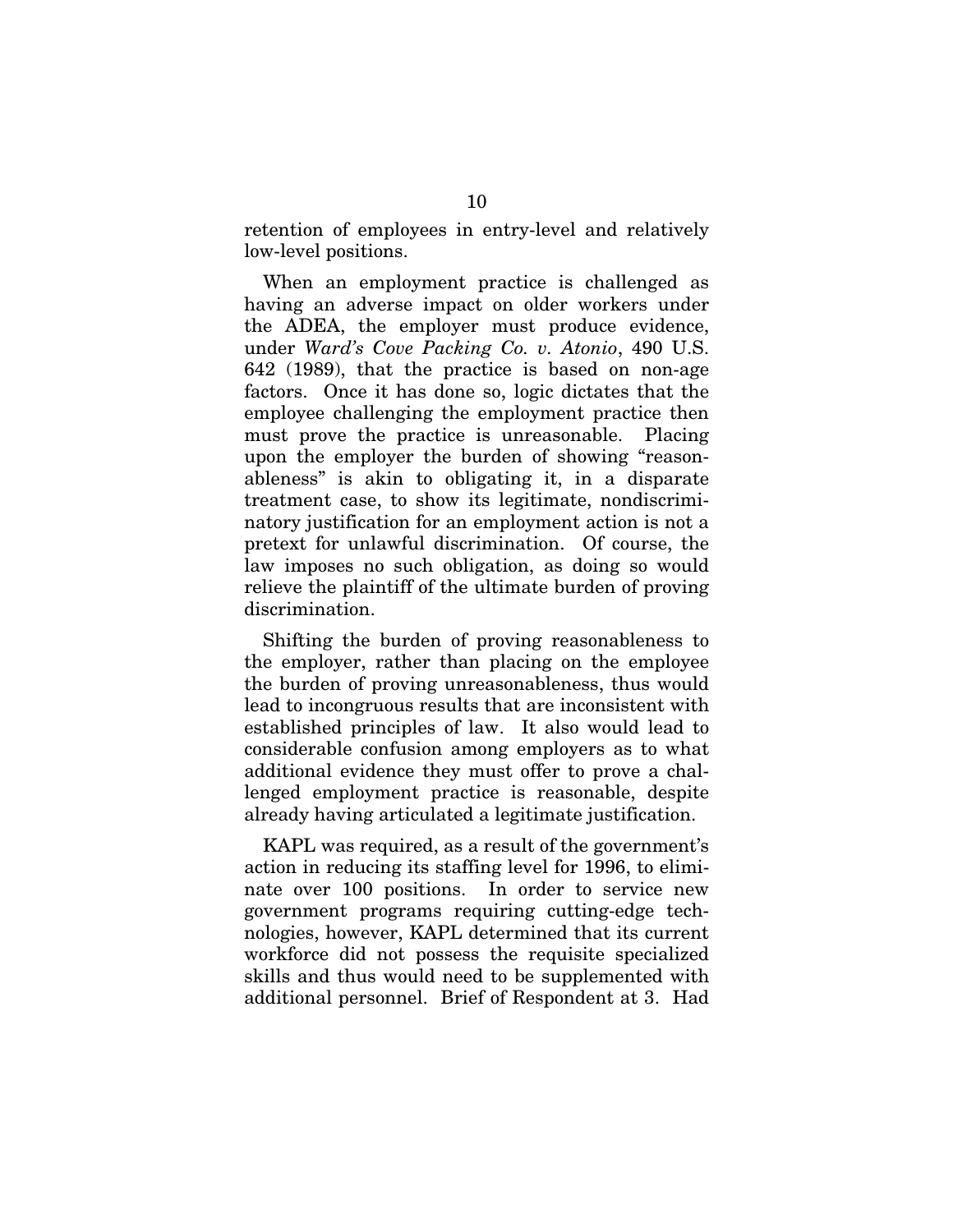it not done so, KAPL would not have been in a position to perform the work as well or as quickly, which might have jeopardized its ability to secure similarlyadvanced work in the future.

The approach KAPL took in making the tough business decisions it faced was eminently reasonable. Not only did the Laboratory turn to the Department of Energy for guidance, but it also studied and applied industry best practice in developing its strategy for effectuating the necessary job cuts. Brief of Respondent at 4. It provided written guidance and training to managers responsible for making individual termination decisions and subjected those determinations to additional scrutiny by a Review Board. In short, KAPL took the steps necessary to ensure that its RIF decision rested on legitimate business factors other than age.

Requiring KAPL or any other employer to prove that its non-age based business justification for a resulting disparity is reasonable, rather than to require the plaintiff to prove the stated reason is unreasonable, would impose an additional burden that is inconsistent with the purpose and intent of the ADEA. It also would place companies at a competitive disadvantage in an ever-increasingly global business environment, especially in times of economic decline and uncertainty, where they regularly are faced with making tough business decisions in order to remain viable.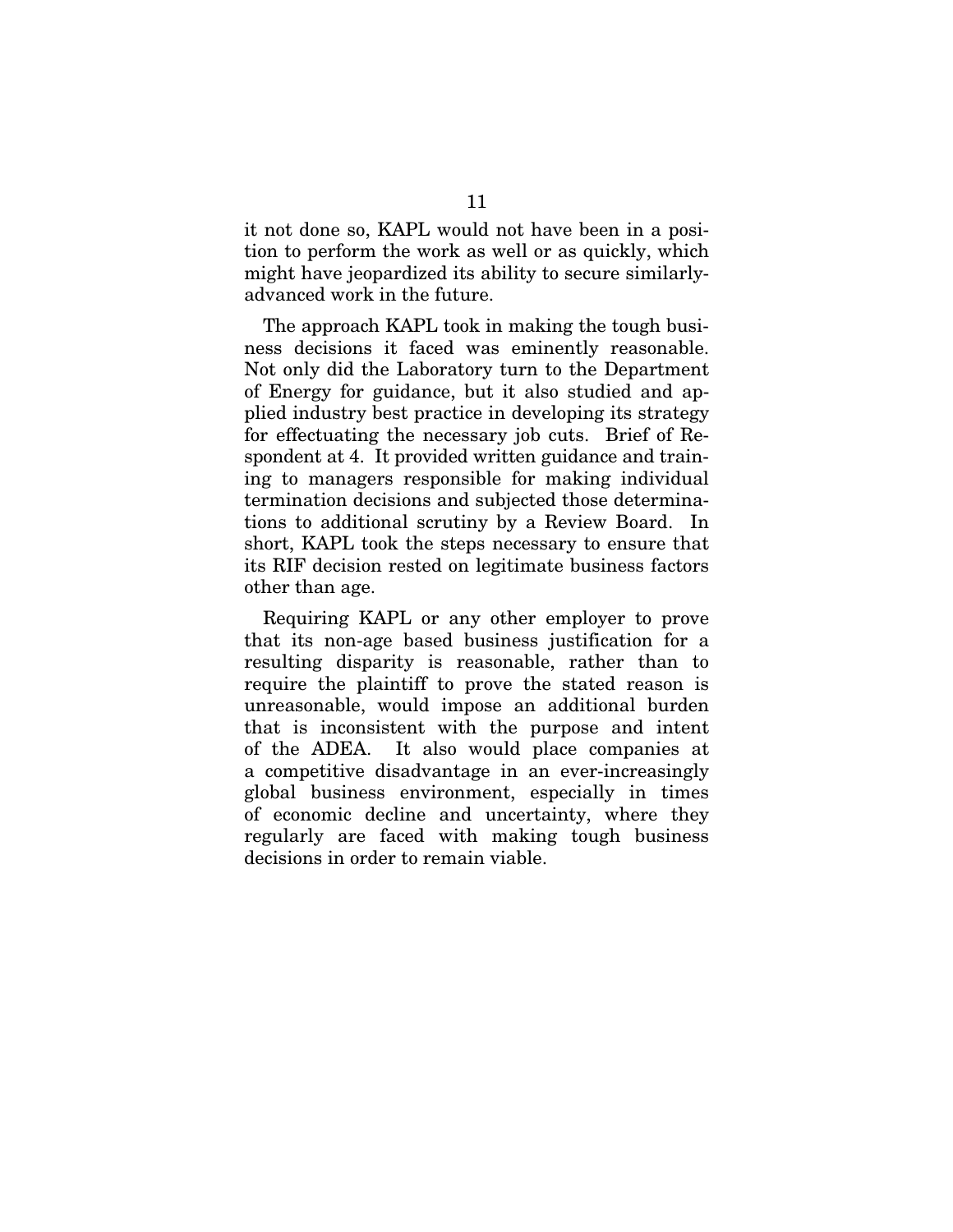### **II. RELIEVING PLAINTIFFS OF THE BUR-DEN OF PROVING THAT A CHAL-LENGED EMPLOYMENT PRACTICE IS UNREASONABLE WILL ENCOURAGE ADEA DISPARATE IMPACT LITIGATION**

In addition, relieving employees challenging the legality of an employment practice that has an disparate impact on older workers of the burden of proving the employer's stated justification is unreasonable likely would lead to a substantial increase in ADEA disparate impact class-based litigation, at least some of which would be intended solely to pressure businesses to settle out of court.

The ADEA incorporates the enforcement scheme of the Fair Labor Standards Act (FLSA), 29 U.S.C. §§ 201 *et seq.*, which permits "any one or more employees for and in behalf of himself or themselves and other employees similarly situated" to file suit to recover damages for an alleged violation of the Act. 29 U.S.C. § 216(b). A plaintiff asserting class-based claims under the ADEA is not required to satisfy the threshold requirements of Rule 23 of the Federal Rules of Civil Procedure, and will be permitted to bring a "collective" action on behalf of all employees "similarly situated." *See, e.g., Ruehl v. Viacom, Inc.*, 500 F.3d 375, 379 (3d Cir. 2007).

Given these less rigorous procedural requirements, at the moment such an action is filed, ADEA plaintiffs gain a tactical advantage over employers who invariably will face substantial defense costs and potentially damaging publicity as a result of the mere allegation of discrimination. Requiring plaintiffs to prove that an employment practice having adverse impact on older workers is unreasonable would discourage the use of the ADEA collective action proce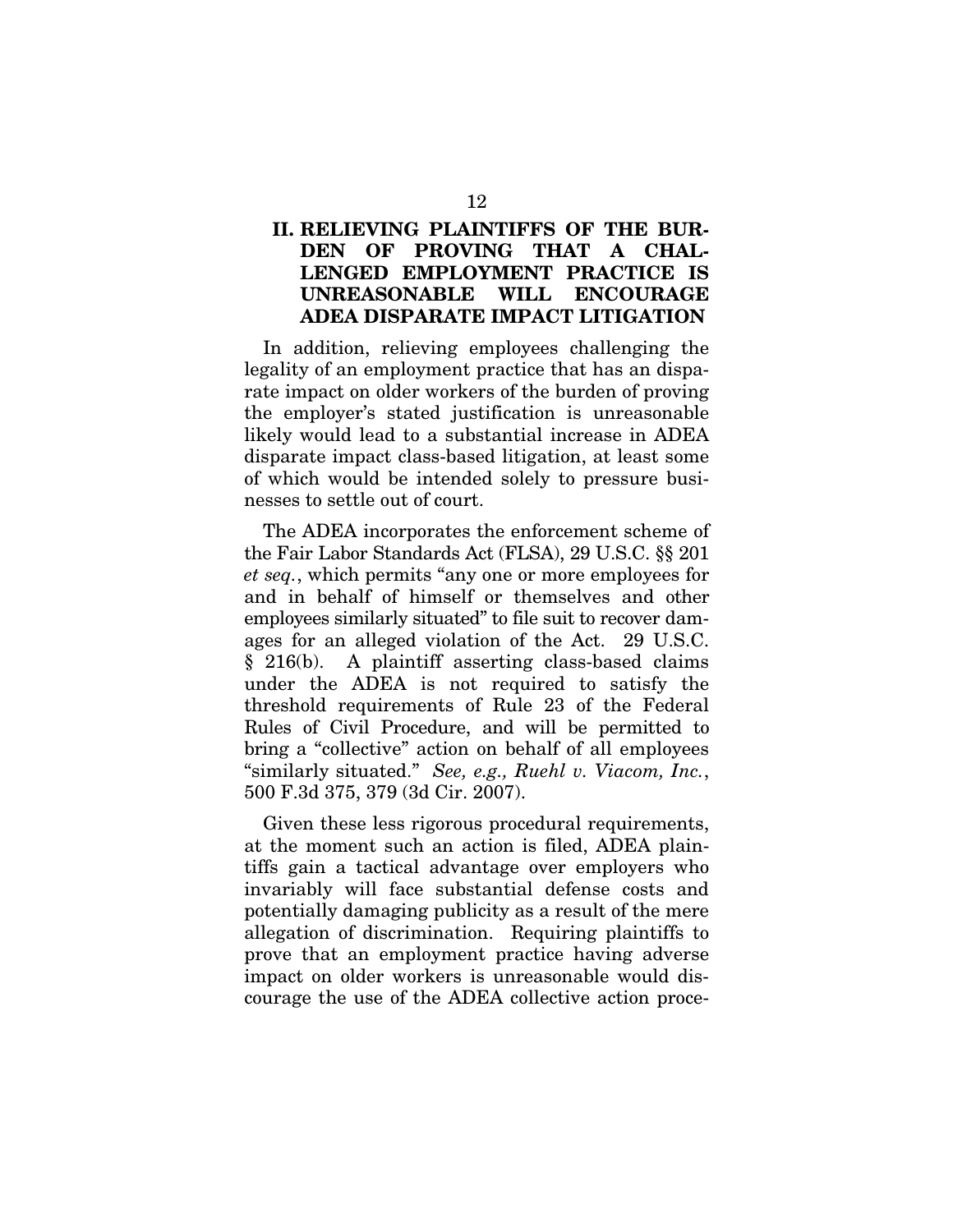dure as a tactic for negotiating large settlements and would minimize the filing of frivolous lawsuits. $^{2}$  $^{2}$  $^{2}$ 

In 2008, the Administration on Aging published 2006 statistics on older Americans, which showed, among other things, that the population of persons age 65 and older living in the U.S. increased nearly 10% since 1996 to 37.3 million people, who "represented 12.4% of the U.S. population, about one in every eight Americans." Administration on Aging, U.S. Dep't of Health & Human Servs., *Statistics, A Profile of Older Americans: 2007 (Feb. 11, 2008).* $^3$  $^3$ 

Experts expect this number to continue to increase, with the U.S. Bureau of the Census estimating a total population of 40 million older persons in  $2010$  and nearly 55 million in  $2020.^4$  $2020.^4$  In addition, a

 $\overline{\phantom{0}}$ 

<span id="page-16-0"></span><sup>2</sup> Despite Petitioners' assertions to the contrary, placing the burden on plaintiffs in an ADEA disparate impact case to plead and ultimately prove that the challenged employment action is unreasonable would not require "second sight" on their part. *See* Brief *Amici Curiae* AARP, *et al.*, at 21. In *Bell Atlantic Corp. v. Twombly*, this Court said, "we do not require heightened fact pleadings of specifics, but only enough facts to state a claim to relief that is plausible on its face." 127 S. Ct. 1955, 1974 (2005). It ruled that factual allegations contained in a civil complaint "must be enough to raise a right to relief above the speculative level" in order to survive a motion to dismiss. *Id.* at 1965. Never has it been suggested that the plaintiffs' burden ultimately to prove unreasonableness in the ADEA disparate impact context would, or could, arise unless and until the employer articulated a legitimate business justification for the challenged practice.

<span id="page-16-1"></span><sup>3</sup> *Available at* http://www.aoa.gov/PROF/Statistics/profile/- 2007/3.asp.

<span id="page-16-2"></span><sup>4</sup> *See* Administration on Aging, U.S. Dep't of Health & Human Servs., *Table, Older Population by Age: 1900 to 2050* (June 23, 2005), *available at* http://www.aoa.gov/prof/Statistics/online stat data/AgePop2050.asp.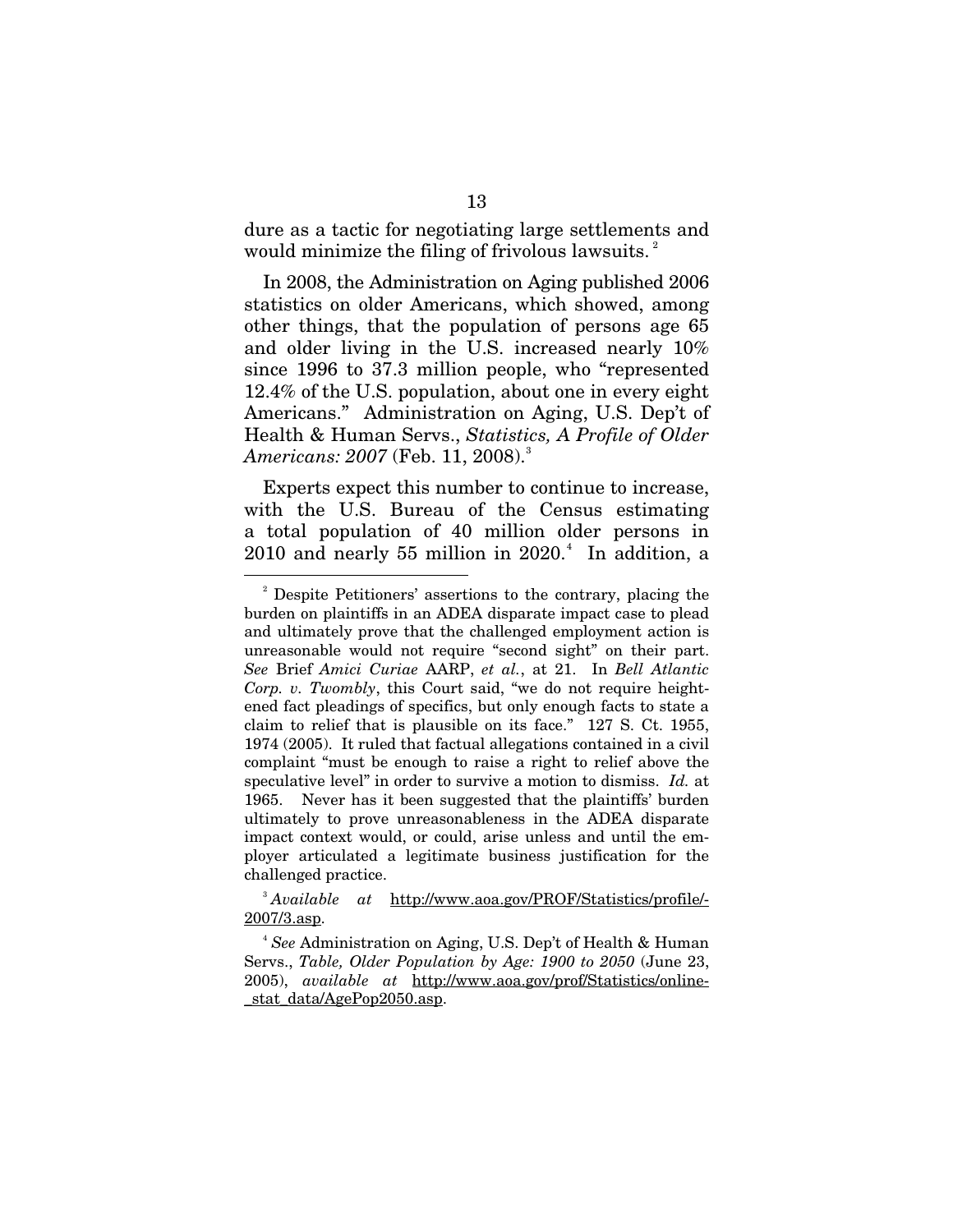January 2008 U.S. Bureau of Labor Statistics report suggests that older workers are remaining on the job longer than in previous years. *See generally* Murray Gendell, *Older Workers: Increasing Their Labor Force Participation and Hours of Work,* 131 Monthly Lab. Rev. 41-54 (Jan. 2008).

As the U.S. workforce continues to age, and a declining economy forces more employers to undergo layoffs and restructurings, it is inevitable that older workers will be impacted. It also is likely that the number of ADEA collective actions will increase. Placing the burden on employers of proving their corporate layoff decisions were based on "reasonable factors other than age"—instead of more logically on the employee or employees challenging the practice as discriminatory and thus *per se* unreasonable—will encourage even more ADEA disparate impact litigation.

And the increase in ADEA disparate impact litigation, which in most cases likely will proceed on a collective basis, invariably will lead to the "blackmail value" discussed in the Title VII class action context "that can aid the plaintiffs in coercing the defendant into a settlement." *Rutstein v. Avis Rent-A-Car Sys*., 211 F.3d 1228, 1241 n.21 (11th Cir. 2000). Indeed, companies facing substantial defense costs and potential class-based liability for ADEA disparate impact discrimination "may not wish to roll these dice. That is putting it mildly. They will be under intense pressure to settle." *In re Rhone-Poulenc Rorer,* 51 F.3d 1293, 1298 (7th Cir. 1995) (citations omitted).